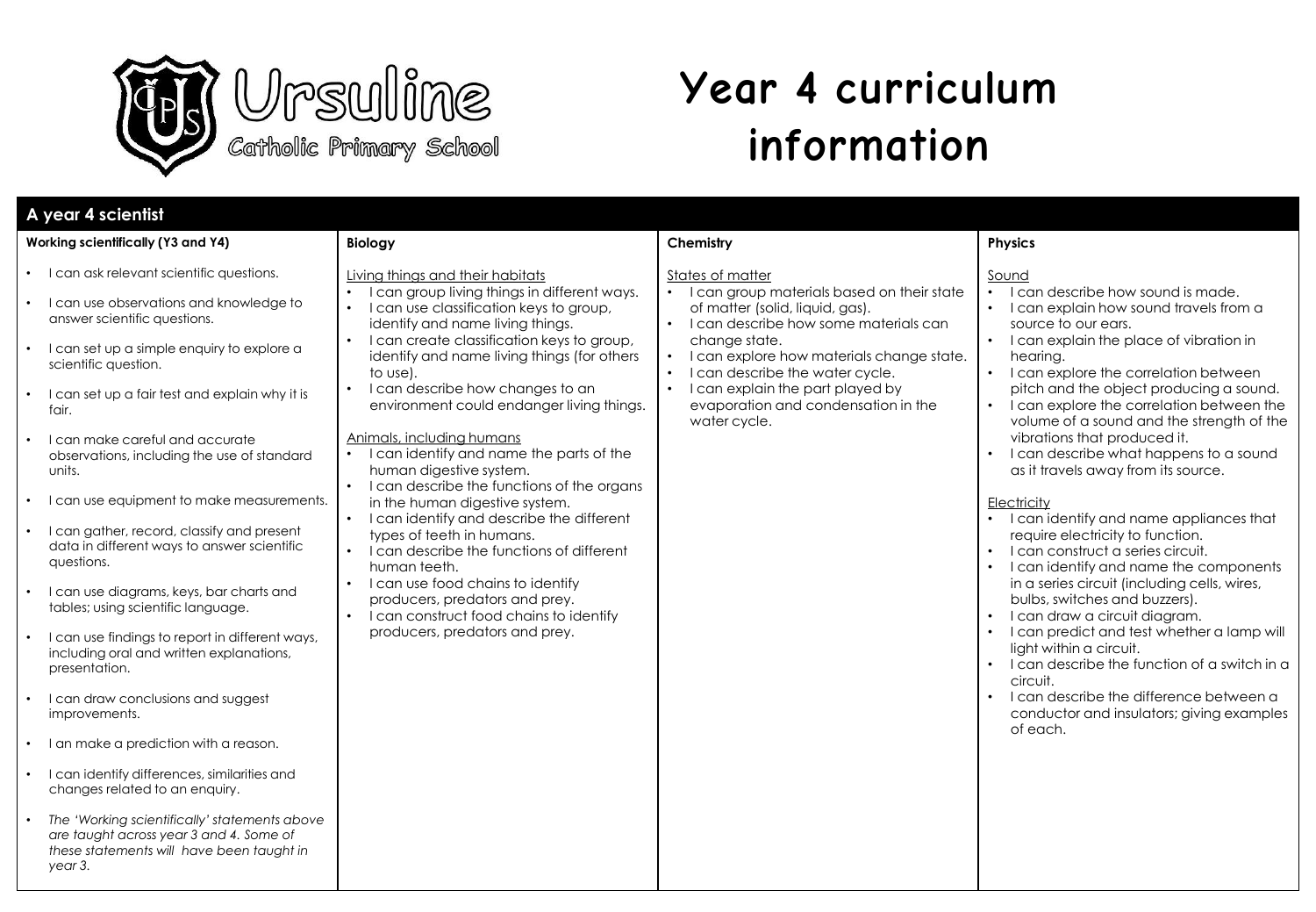# **A year 4 historian**

- I can plot events on a timeline using centuries.
- I can use my mathematical skills to round up time differences into centuries and decades.
- I can explain how the lives of wealthy people were different from the lives of poorer people.
- I can explain how historic items and artefacts can be used to help build up a picture of life in the past.
- I can explain how an event from the past has shaped our life today.
- I can research two versions of an event and explain how they differ.
- I can explain some of the times when Britain has been invaded.

# **A year 4 geographer**

- I can explain why people may be attracted to live in cities.
- I can explain why people may choose to live in one place rather than another.
- I can locate the Tropic of Cancer and Tropic of Capricorn.
- I can explain the difference between the British Isles, Great Britain and the United Kingdom.
- I know the countries that make up the European Union.
- I can name and locate the capital cities of Neighbouring European countries.

# **A year 4 artist**

- I can show facial expressions and body language in sketches and paintings.
- I can use marks and lines to show texture in my art.
- I can use line, tone, shape and colour to represent figure and forms in movement.
- I can show reflections in my art.
- I can print onto different materials using at least four colours.
- I can sculpt clay and other mouldable materials.
- I can integrate my digital images into my art.
- I can experiment with the styles used by other artists.
- I can explain some of the features of art from historical periods.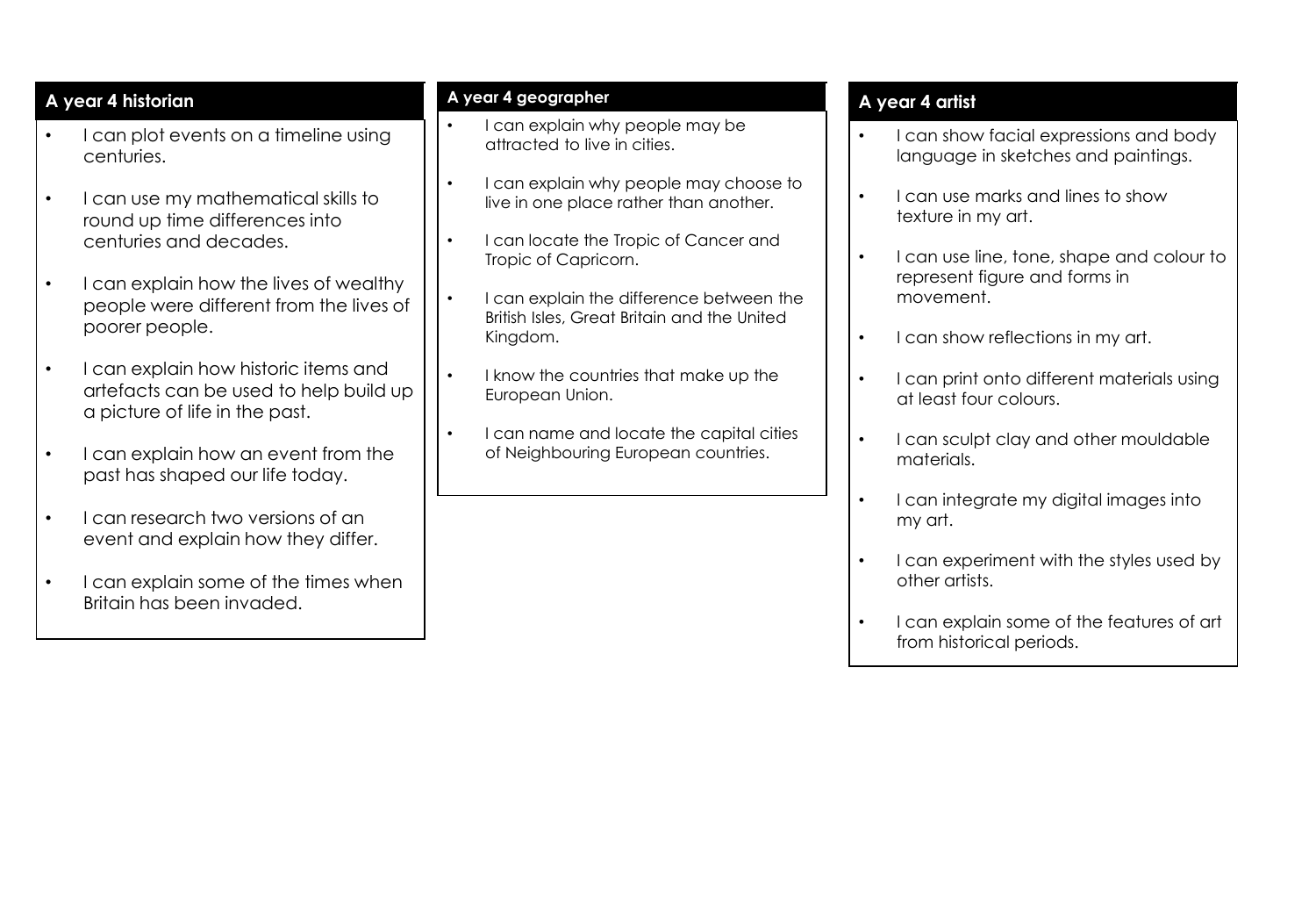# **A year 4 designer**

- I can use ideas from other people when I am designing.
- I can produce a plan and explain it.
- I can evaluate and suggest improvements for my designs.
- I can evaluate products for both their purpose and appearance.
- I can explain how I have improved my original design.
- I can present a product in an interesting way.
- I can measure accurately.
- I can persevere and adapt my work when my original ideas do not work.
- I know how to be both hygienic and safe when using food.

#### **A year 4 musician**

- I can perform a simple part rhythmically.
- I can sing songs from memory with accurate pitch.
- I can improvise using repeated patterns.
- I can explain why silence is often needed in music and explain what effect it has.
- I can identify the character in a piece of music.
- I can identify and describe the different purposes of music.
- I can begin to identify the style of work of different composers.

# **A year 4 sports person**

#### **Games**

- I can catch with one hand.
- I can throw and catch accurately.
- I can hit a ball accurately with control.
- I can keep possession of the ball.
- I can vary tactics and adapt skills depending on what is happening in a game.

# **Gymnastics**

- I can work in a controlled way.
- I can include change of speed and direction.
- I can include a range of shapes.
- I can work with a partner to create, repeat and improve a sequence with at least three phases.

#### Dance

- I can take the lead when working with a partner or group.
- I can use dance to communicate an idea.

#### **Athletics**

- I can run over a long distance.
- I can sprint over a short distance.
- I can throw in different ways.
- I can hit a target.
- I can jump in different ways.

#### Outdoor and adventurous

• I can accomplish a range of outdoor and adventurous activities (provided by Peak Venture)